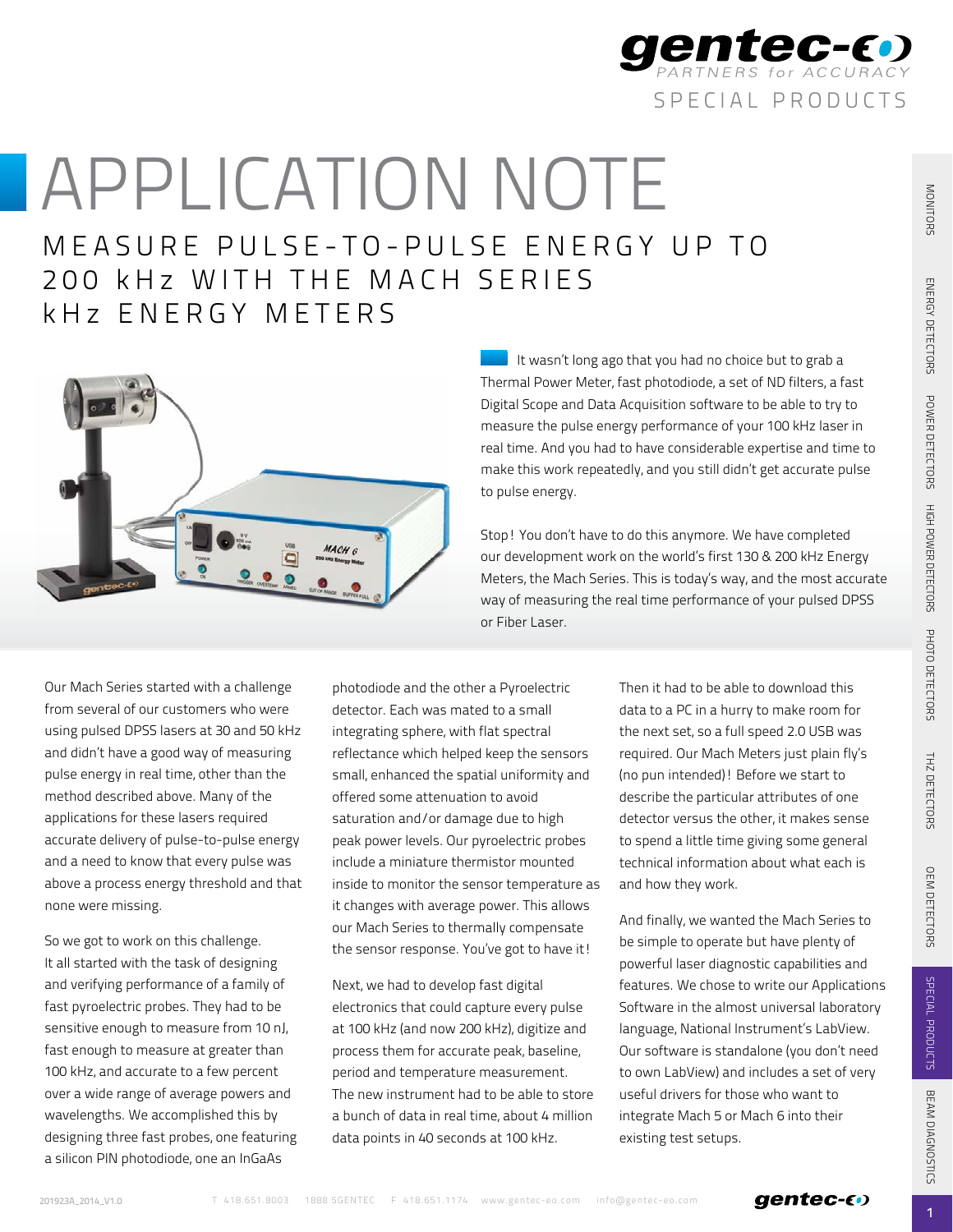

Now let's look at how you can use our Mach Series Joulemeters to measure and analyze your high repetition rate pulsed laser. Here's a partial list of things you can do:

- Accurately measure every pulse at greater than 200,000 Hz
- Capture and store up to 4 million plus pulses, 40 seconds of data at 100 kHz
- • Measure pulse energy, frequency, and jitter
- Measure the number and timing of missing pulses, or pulses below an energy threshold that you set
- Display your energy data in a strip chart, histogram or statistics window
- • Log test data to a file for analysis later
- Use the FFT (fast fourier transform) feature to look for periodic phenomena you'd otherwise not see
- Set up an automated "Life Test" for your laser, just push start and walk away
- • Calibrate the M5 or M6 probe against your in house standard Thermal Power Meter in a couple of simple steps (User Probe Cal)

 $\overline{2}$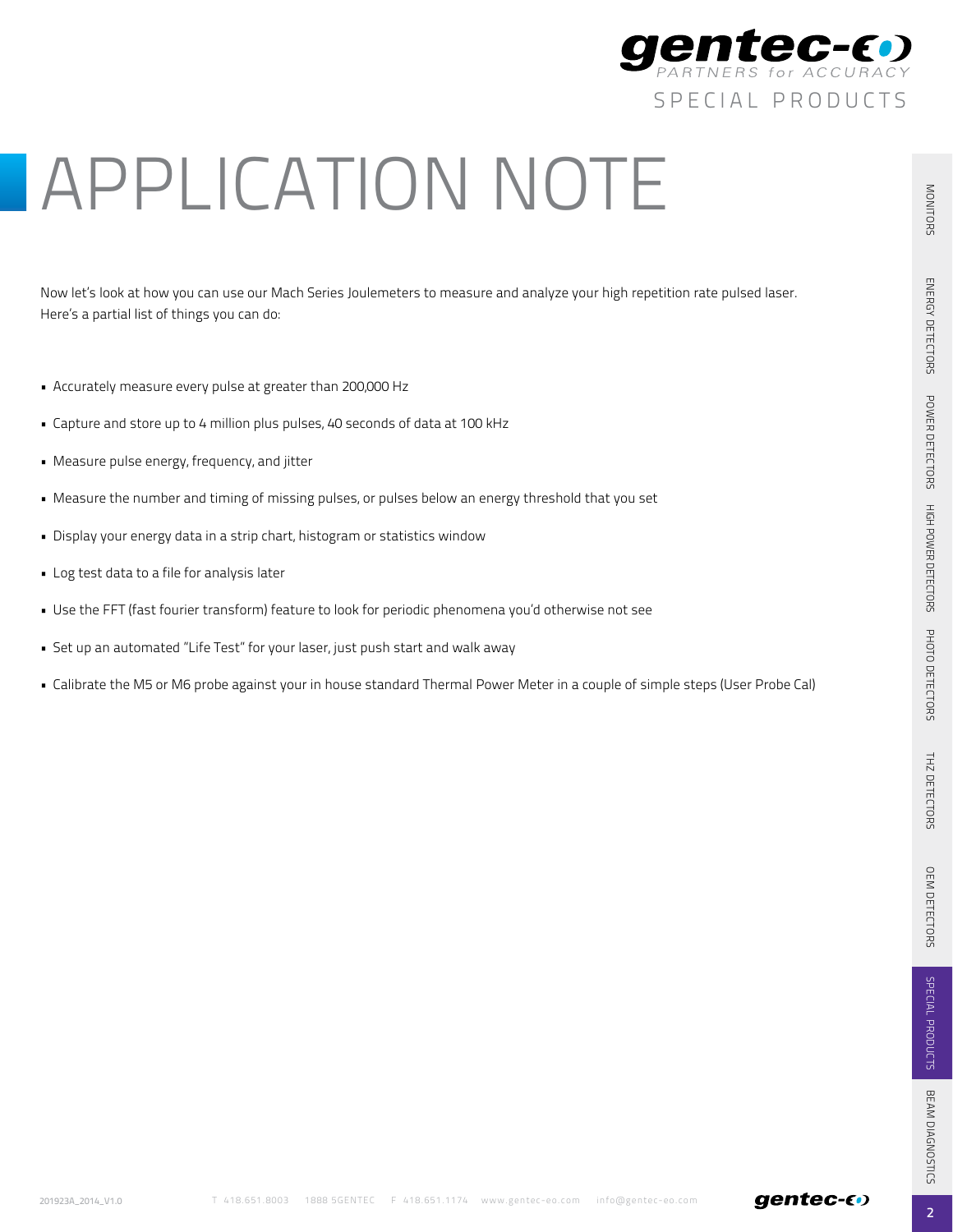

Let's look at a few examples of how we were able to use the Mach 5 and Mach 6 systems to analyze the performance of our pulsed 10 nsec, 100 kHz, Nd:YLF laser.

#### EXAMPLE 1.

WHEN SETTING UP OUR MACH 5 OR MACH 6 IT IS BEST TO START IN THE " LIVE DISPLAY" MODE.

In the Live Display mode, you will be able to view the measurements made at a 10 Hz rate. This allows us to display pulse energy vs. time, live for use when optimizing your laser setup and preparing to take a batch of pulse energy data. The Auto Set feature makes it very easy to get started. Click on the button and the Mach Joulemeter will set the trigger level and range as required to start making measurements.



# EXAMPLE 2.

USING THE INSTRUMENT CONTROL SCREEN TO SET UP A BATCH SIZE AND ARM THE INSTRUMENT.

The **Instrument Control** screen is where you set the **Batch Size** and **ARM** the instrument (i.e. start taking pulse energy data). It is also where you'll find other important features like **Wavelength** and Temperature Correction, Run Life Test, Zero Baseline, and much more.



OEM DETECTORS

 $\overline{3}$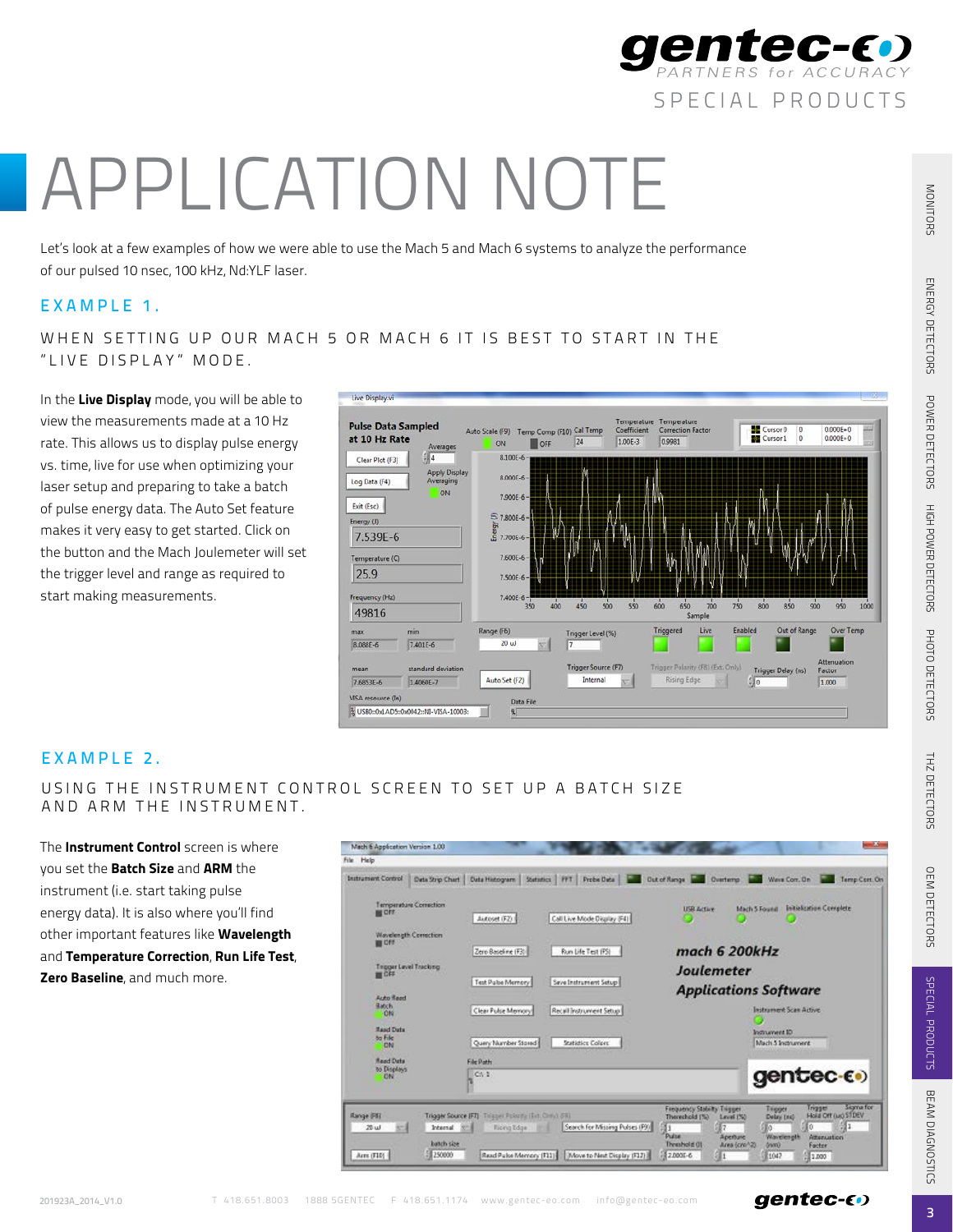

### EXAMPLE 3.

### MEASURING PULSE ENERGY WHEN THE LASER COMES OUT OF THE STANDBY MODE

We set the instrument up for a data set of 200,000 pulses and set the laser to run at 100 kHz. We ARM the instrument and push the "standby" button on the laser. Within seconds, we have captured and now are displaying the 200,000 pulse energy set on the Data Strip Chart. And look, we can see the pulse energy ramp over the first 100 msec. Now let's use the zoom feature in LabView to look closer at the leading edge.



It is not a smooth ramp. There is some funny time-based oscillation at the beginning of the ramp. You wouldn't have seen this using a Thermal Power Meter or any other Energy Meter.



4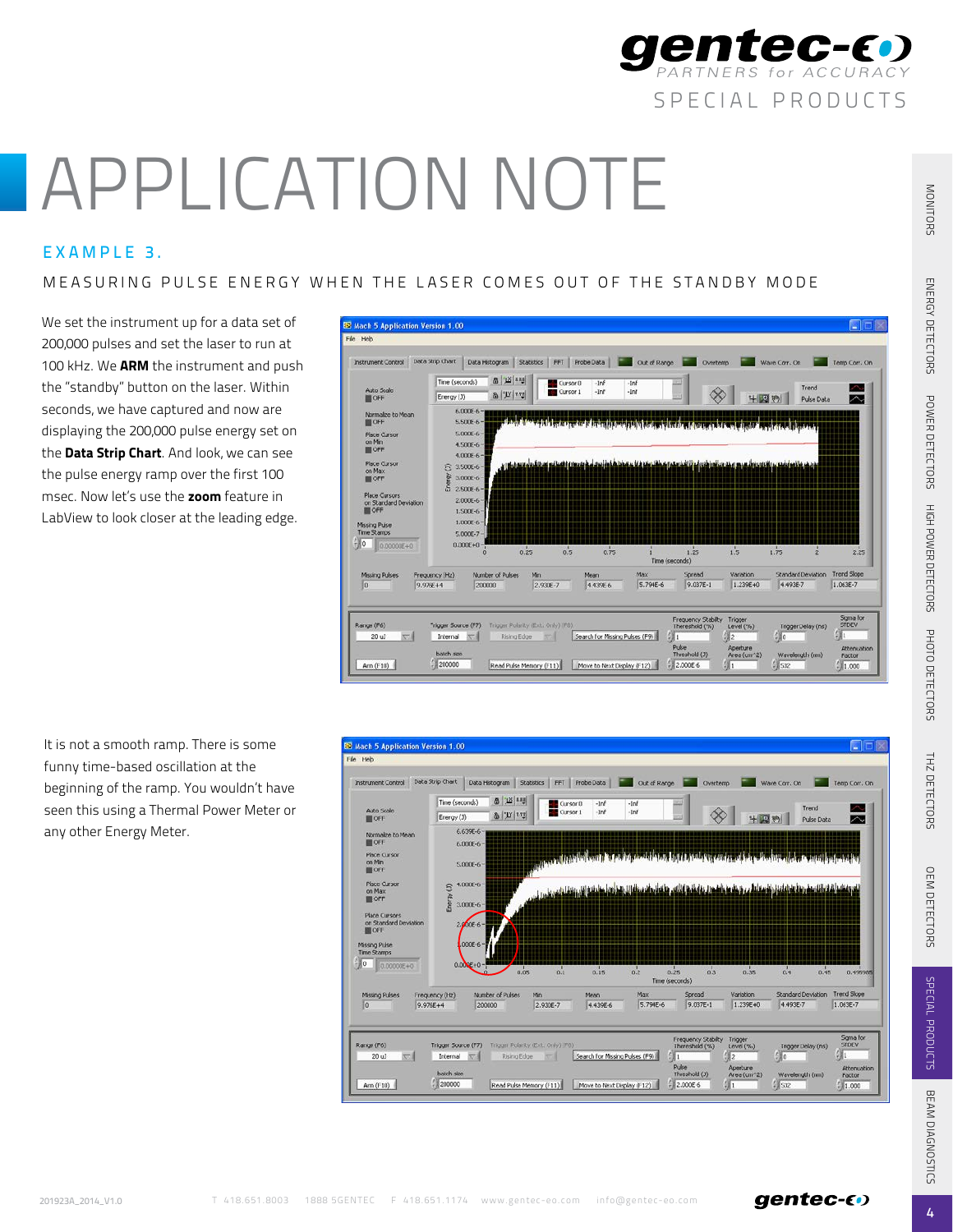

# EXAMPLE 4.

MISSING PULSES CAN BE CRITICAL TO A LASER PROCESS APPLICATION, THE "ND FILTER TEST"



Mach 6 As File Hale Instrument Control | Data Strip Chart | Data Histogram | Statistics | FFT | Probe Data | 20 | Out of Range | 2 | Overtemp | Wave Corr. On | Temp Corr. On **Joules** 1.432E-6 7.259E-1 7.765E-6 Mean Variation Pulses Relaw Threshold ND Filter 7.685E-6 9.870E-1 31 **Pulses Below Trigger Standard Deviation (1 Sigma)** Max day STDEV 9.017E-6 5.461E-7 541 HolderDisplay Fluence<br>
In OFF Average Frequency (Hz) .<br>Median Pulse Jitter Display<br>Power<br>III OFF 49866 7.721E-6 5.416E-3 Trigger Sigma<br>Hold Off (us) STDEV Range (F6) Trigger Source (F7) Trigger Polarity Internal  $\equiv$ Rising Edge Search for Missing Pulses (F9) batch size Factor Arm (F10)  $^{+1}_{-1}$  150000 Read Pulse Memory (F11) Move to Next Display (F12) (2000E-6

Let's set up the laser and introduce some missing pulses so that we can show you how Mach 5 or 6 handles this.

With the pulsed laser running at 50 kHz and the instrument set up to collect 3 seconds of data (i.e. 150,000 pulses) we dropped an ND 0.3 filter in holder through the beam. In the Data Strip Chart mode you can see where the beam was totally blocked or partially transmitted as the filter dropped through the beam. These data points are equivalent to "missing" pulses and "below threshold" pulses.

Now, we move to the **Statistics** screen, click on the Search for **Missing Pulses** button where we see that there were 541 pulses below trigger and 31 pulses below threshold. We had already set the pulse energy threshold to 2.0.10-6 joules. Note the many other values presented on the Statistics screen, i.e. Min, Max, Mean, Spread, and much more.

OEM DETECTORS

5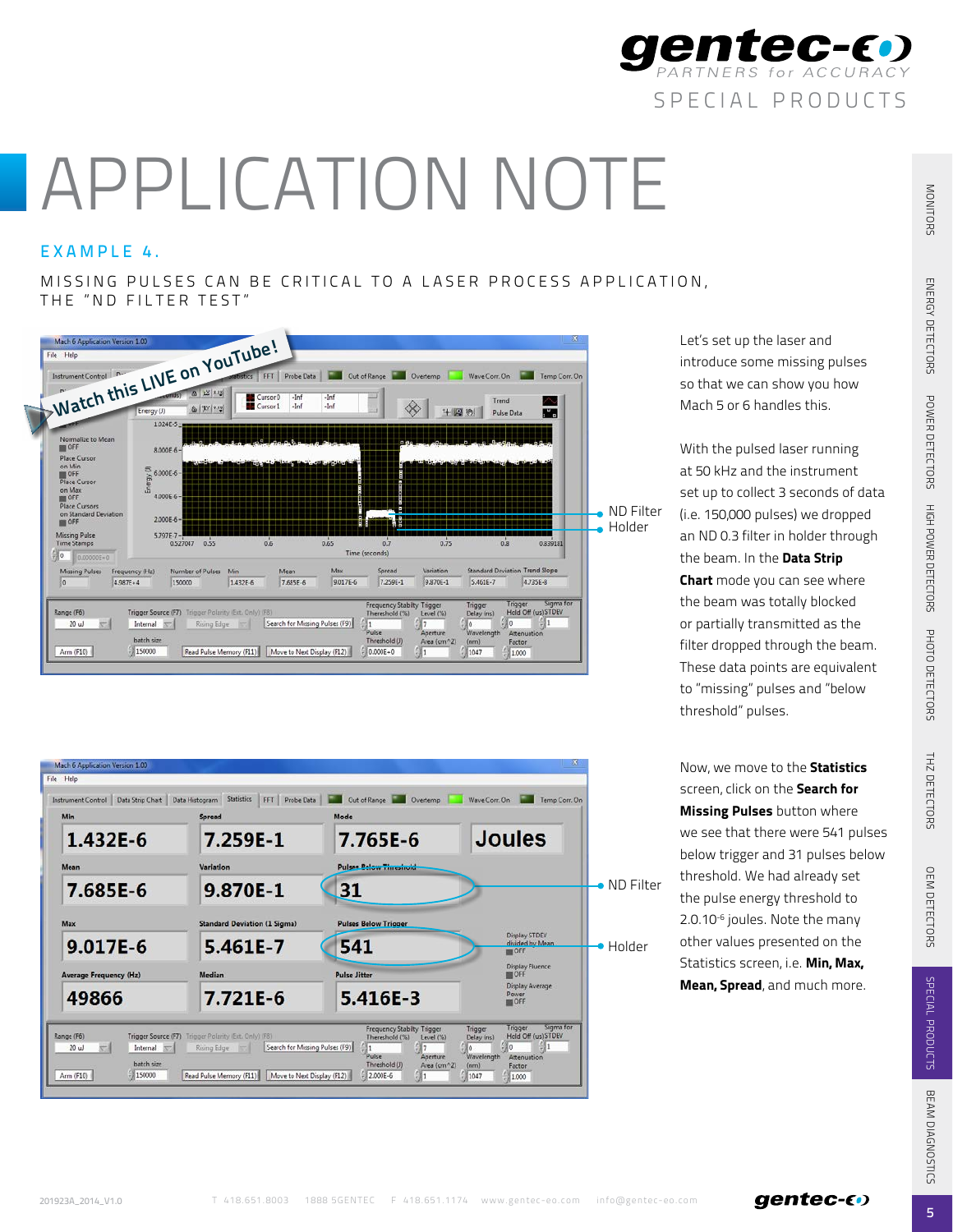

# Exampl e 5 .

# FFT SCREEN REVEALS HIDDEN PERIODIC FLUCTUATIONS IN PULSE ENERGY

If you were concerned about the performance of your pulsed laser over time as it relates to the power supply (i.e. 60 Hz ripple), or the Q-Switch electronics modulation, you'll be pleased to know that our Mach Series include an FFT (Fast Fourier Transform) mode. The laser is running at 50 kHz and we're set to take 2 seconds of pulse data. We introduced an optical chopper running at 327 Hz to give us period modified pulse energy.

In the **STRIP CHART** mode (zoomed) you can see the effect of the optical chopper. Pulses are blocked or passed as the blade closes and opens.

What we see in this FFT amplitude window is the Fourier Transform of a Square Wave with a fundamental frequency of 327 Hz. This can be an incredible diagnostic tool when your laser performance isn't what's expected.





OEM DETECTORS

 $6<sup>1</sup>$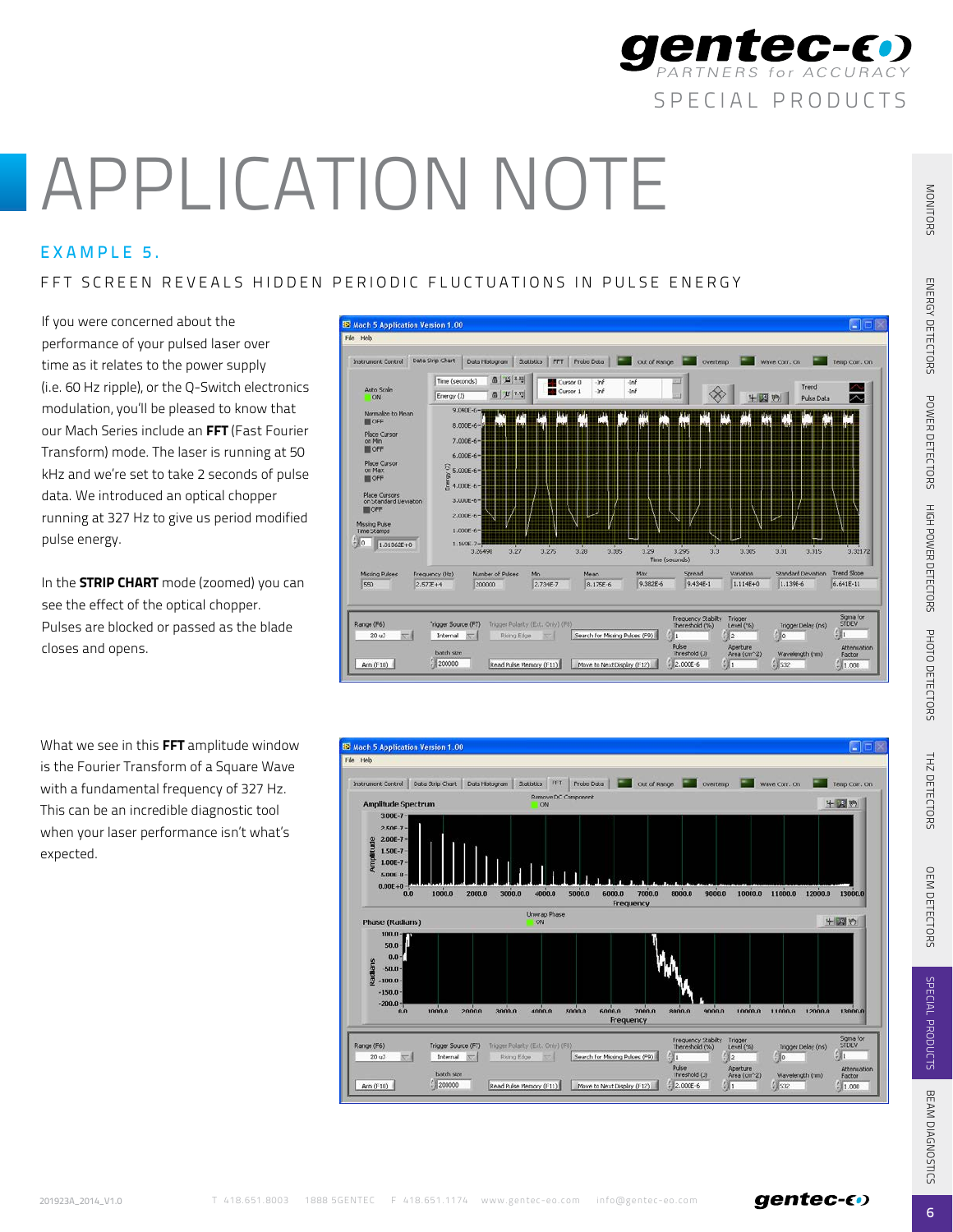

### EXAMPLE 6.

### LIFE TEST MODE PROVIDES AN INCREDIBLY USEFUL FUNCTION

This example should be of special interest to Manufacturing Test Engineers who are tasked with the responsibility of final test. You will find the Life Test mode tremendously useful and convenient. You won't need a bench full of equipment, you'll just need our Mach Series Meter and the appropriate Probe.

In the Mach screen above you can see that set up of a laser life test is easy! Enter the Number of pulses in Batch (i.e. 10,000 pulses), pick the Test Interval (i.e. 0.0167 hrs) and press **Start Test** (F2). Or set a **Start** Time and Stop Time, then walk away and come back later with the Life Test complete and the raw data or selected Statistics filed on your test PC like we've shown below.

The Life Test data file shown includes user selected statistics (min, mean, max, STDEV) for each of 5 tests taken over a 4 minute period. It also lists complete Mach 5 set up conditions and any additional file description that the user has added. Whether your test lasts minutes, hours or days, you'll find Life Test incredibly valuable to your product development or production test efforts.



| Stats - Notepad                                                                                                                                                                 |  |
|---------------------------------------------------------------------------------------------------------------------------------------------------------------------------------|--|
| File Edit Format Vew Help                                                                                                                                                       |  |
| Data Set Taken: 5:28:05.640 PM 12/12/2008<br>7.669E-6, 8.398E-6, 9.232E-6, 2.316E-7, 0                                                                                          |  |
| Data Set Taken : 5:29:05.750 PM 12/12/2008<br>7.682F-6.8.391=-6.9.128F-6.2.266F-7.0                                                                                             |  |
| Data Set Taken : 5:30:05.781 PM 12/12/2008<br>7.637E-6.8.412E-6.9.225E-6.2.256E-7.0                                                                                             |  |
| Data Set Taken: 5:31:06.000 PM 12/12/2008<br>7.682E-6, 8.412E-6, 9.173E-6, 2.236E-7, 0                                                                                          |  |
| Data Set Taken : 5:32:06.093 PM 12/12/2008<br>7.676E-6, 8.413E-6, 9.180E-6, 2.244E-7, 0                                                                                         |  |
| min, mean, max, STDEV, flags                                                                                                                                                    |  |
| Tests of Stats storage mode.                                                                                                                                                    |  |
| mach 5 Instrument Information                                                                                                                                                   |  |
| Range : 20uJ<br>Trigger Level: 2 %<br>Trigger Source : Internal<br>Trigger Polarity : Rising Edge<br>Trigger Delay : 0 ns<br>Batch Size : 10000 pulses<br>Number of Batches : 5 |  |
|                                                                                                                                                                                 |  |
|                                                                                                                                                                                 |  |
|                                                                                                                                                                                 |  |

special products

**gentec-E** 

OEM DETECTORS

 $\overline{7}$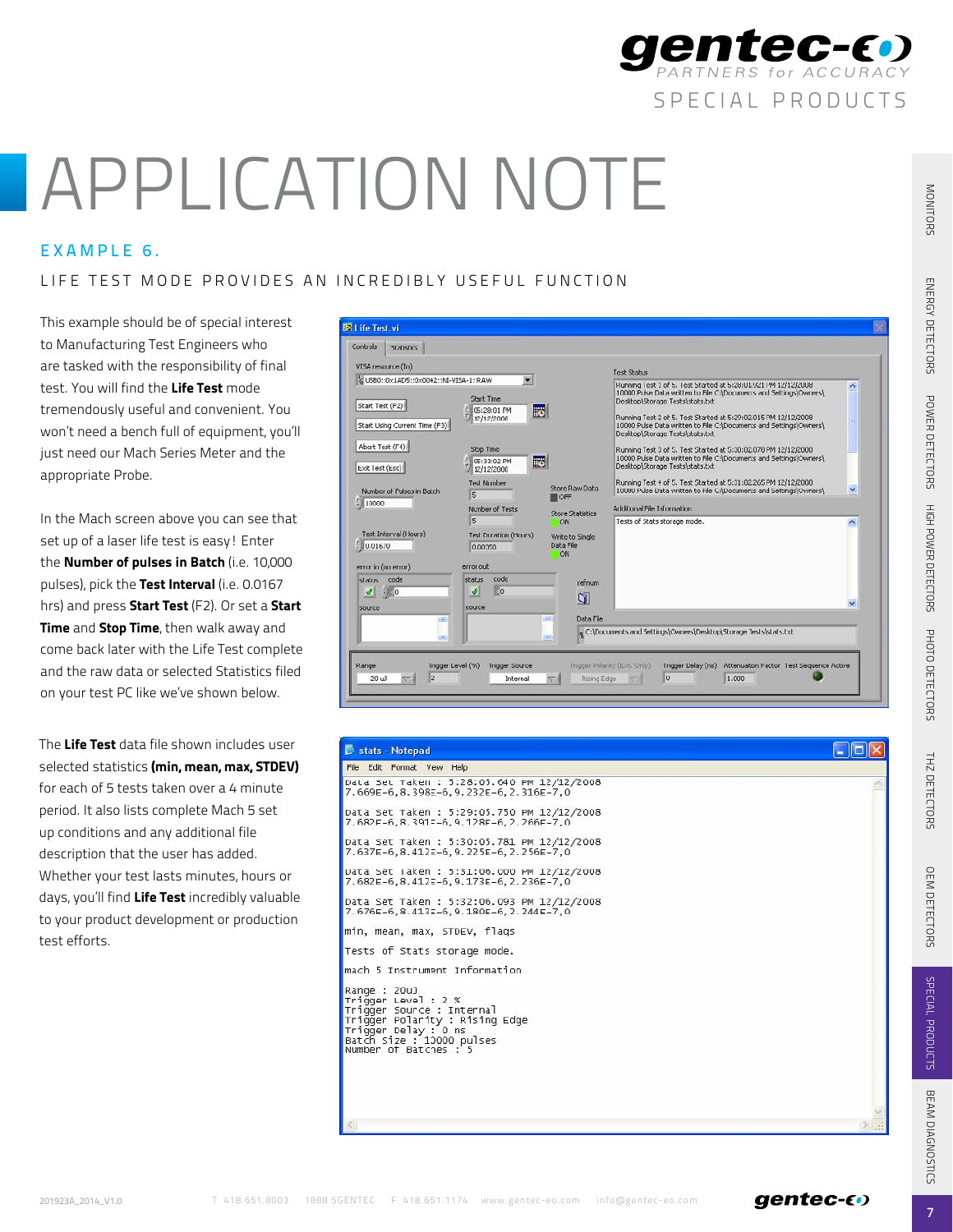

### EXAMPLE 7.

#### USER PROBE CALIBRATION: A FEATURE YOU'LL FIND VERY HANDY?

This example explains how to use our latest software feature User Probe Calibration. This mode allows you to calibrate the Mach 5 or Mach 6 probe at a particular wavelength against your in house standard Thermal Power Meter or Energy Meter. You can access this feature when the Mach is "triggered", by selecting the Probe Data tab and then selecting the User Probe Cal button. The screen shown below will pop up.

| VISA resource (In)                |                                                              |                                                        | Overtemp                          |                     |
|-----------------------------------|--------------------------------------------------------------|--------------------------------------------------------|-----------------------------------|---------------------|
|                                   | $\blacksquare$<br>% USB0::0x1AD5::0x0042::NI-VISA-10003::RAW |                                                        |                                   | Out of Range        |
| <b>Measured Average Power (W)</b> |                                                              |                                                        | Energy (J)                        |                     |
| .5                                |                                                              | <b>Read Average Power</b><br>From mach 5 (F2)          | 1.167E-5                          |                     |
| Wavelength (nm)                   |                                                              | Calculate<br><b>Response and Send</b><br>to Probe (F3) | Average Frequency (Hz)            |                     |
| 1064                              |                                                              |                                                        | 50045                             |                     |
|                                   |                                                              | <b>Load Default</b><br><b>Response (F4)</b>            |                                   |                     |
| Probe Response (%)                |                                                              |                                                        | <b>Computed Average Power (W)</b> |                     |
| 25.7                              |                                                              | Exit<br>(F <sub>SC</sub> )                             | 5.839E-1                          |                     |
| Correction 1                      | Correction <sub>2</sub>                                      | Correction 3                                           | Correction 4                      | <b>Correction 5</b> |
| 300 nm. 1.000                     | 400 nm. 1,000                                                | 500 nm. 1.000                                          | 600 nm, 1.000                     | 700 nm. 1,000       |
| <b>Correction 6</b>               | Correction 7                                                 | <b>Correction 8</b>                                    | <b>Correction 9</b>               | Correction 10       |
| 800 nm. 1,000                     | 900 nm. 1.000                                                | 1000 nm. 1.000                                         | 1064 nm. 1.168                    | 1100 nm. 1.000      |

Here's a brief explanation of how this works. Measure the average power of your laser with your power meter. Let's say your working at 1064 nm. Enter the measured average power measurement in the Measured Average Power window (like 0.5 W), then select the Read Average Power (F2) button, which ARMS the Mach Joulemeter to take a power measurement (i.e. pulse energy times average frequency). Now push the **Calculate Probe Response** (F3) button and the Mach joulemeter will calculate the new spectral response factor and then write it to the Mach's probe memory. Probe response is then calculated and displayed (25.7%) and a new Correction Factor (#9) of 1.168 is shown for the 1064 nm wavelength. The Mach Joulemeter is now calibrated, at 1064 nm, against your in house power meter standard.

Should you want to abort this operation simply press "Exit". At any time in the future you can also access this screen and push the Load a Default Probe Response (F4) to get back to the factory settings.

special products

**MTEC-E** 

8